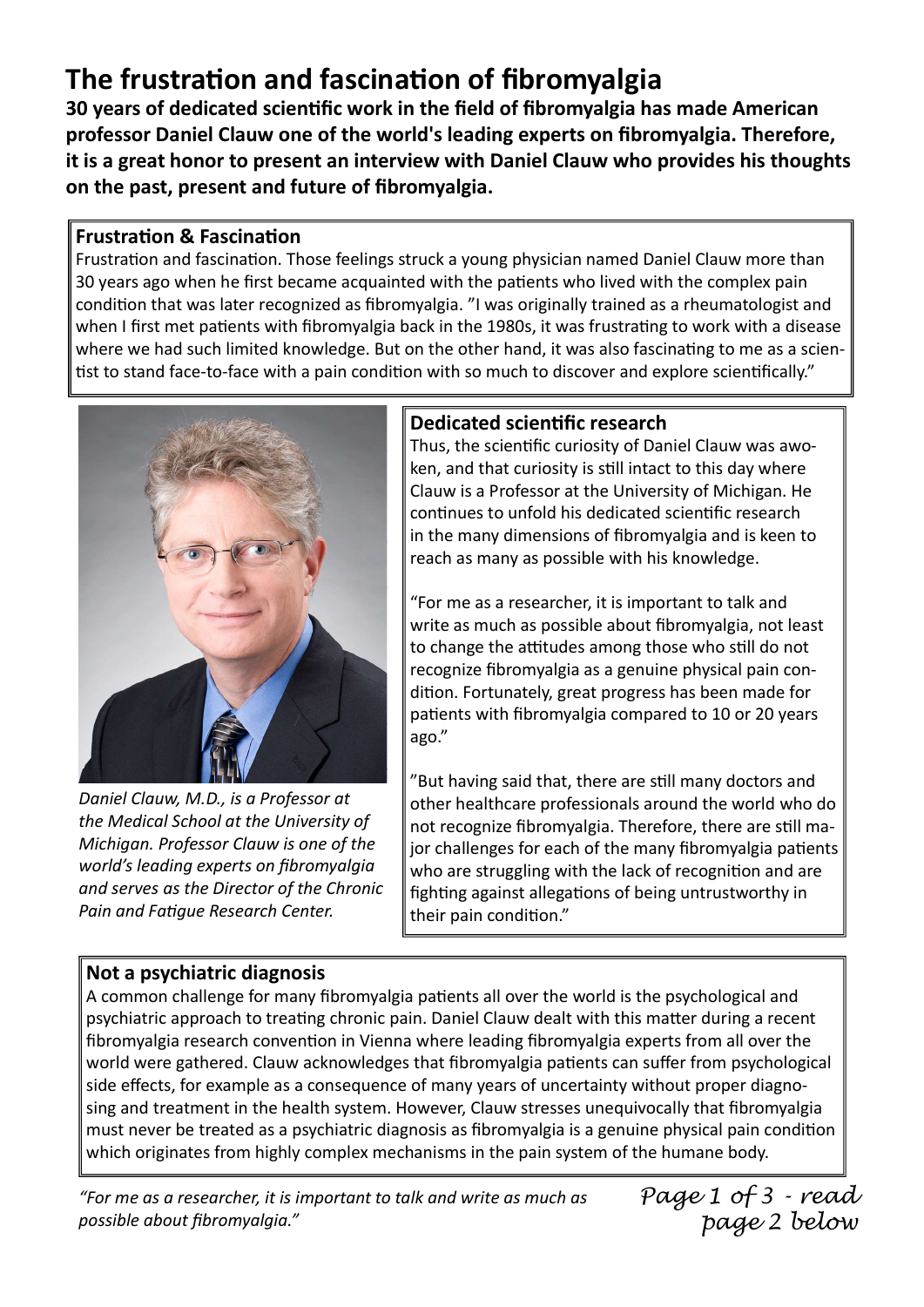#### Targeted treatment

Daniel Clauw believes that the continued widespread failure to recognize fibromyalgia is a symptom of a general problem in the medical world. "The medical world has a problem diagnosing and treating chronic pain. If a doctor encounters a patient with pain in the knee, the doctor is trained to look isolated at the knee. However, that approach is not adequate in the case of fibromyalgia which cannot be detected in an X-ray image. Unfortunately, we do not yet have brain scans that can detect the processes in the brain's central nervous system that cause fibromyalgia. However, I foresee that within 5-10 years, we have developed MRI brain scans that will enable us to initiate targeted and individualized treatment of fibromyalgia patients, for example with the right balance between medical treatment and physical training."

### Fibromyalgia and genetics

A widespread concern among parents with fibromyalgia is the potential risk of their children being genetically disposed to fibromyalgia. Daniel Clauw explains about this hereditary concern: "There may be a limited risk of heredity but the vast majority of children who come from families with fibromyalgia do NOT end up with the disease themselves. If we look at the population as a whole, we estimate that between 4-6% have fibromyalgia, and for children with fibromyalgia, my estimate is that the risk of developing fibromyalgia is 15-20%. Therefore, it is important to emphasize that there is an 80% chance that one's children will never have fibromyalgia. Let me use the following analogy: If you head out into a thunderstorm, there may be a risk of being struck by lightning, but fortunately, only a few are actually hit by lightning!"



Professor Daniel Clauw stresses unequivocally that fibromyalgia must never be treated as a psychiatric diagnosis as fibromyalgia is a genuine physical pain condition which originates from highly complex mechanisms in the pain system of the humane body.

## Lady Gaga and John F. Kennedy

Thanks to world-famous pop singer Lady Gaga, fibromyalgia has enjoyed global attention on a scale like never before during recent years. What does Daniel Clauw think of Lady Gaga's candid tales of life with fibromyalgia? "I find it positive when a celebrity like Lady Gaga helps raise awareness about fibromyalgia and scientific papers have actually been written about celebrities who would probably be diagnosed with fibromyalgia today. One of them is former US President John F. Kennedy, where scholars have studied his medical records and concluded that his pain symptoms might well be fibromyalgia."

Daniel Clauw believes that the continued widespread failure to recognize fibromyalgia is a symptom of a general problem in the medical world.

Page 2 of 3 - read final page below